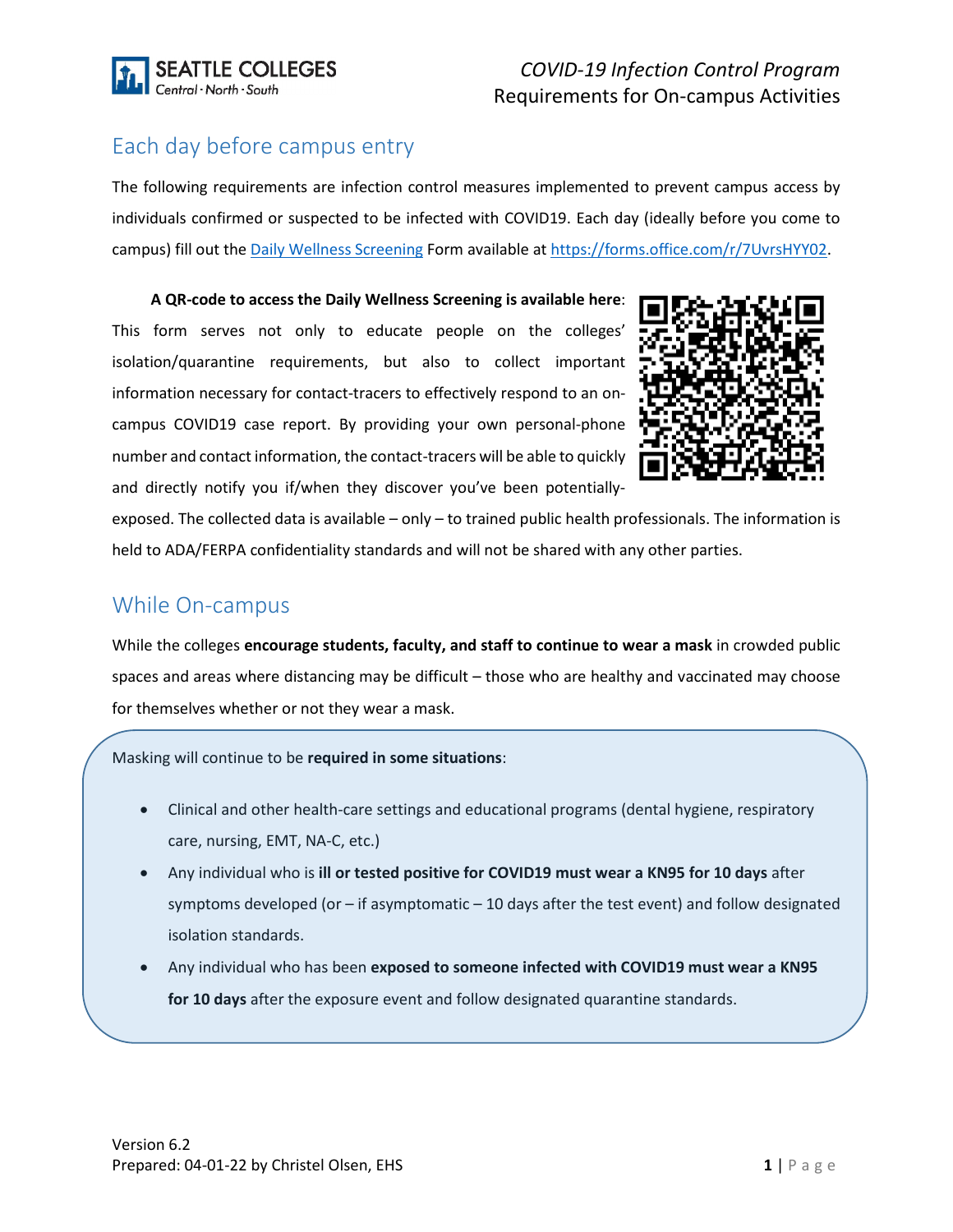

\* **Remember**, wash or sanitize your hands after putting-on, taking-off, or adjusting the face covering. Wash your hands with soap and water after using the toilet and before eating, drinking, smoking, or vaping.

- Physical-distancing is no longer mandated but in all practical cases and as much as possible, please continue to maintain at least 3-feet of physical-distance from those you don't live with.
- Practice good respiratory etiquette by cough or sneezing into the inside of your elbow not your hands. Do not remove your mask to cough or sneeze. Immediately, wash or sanitize your hands.
- Please take a few minutes to familiarize yourself with your position roles and responsibilities, as detailed in Seattle Colleges' District health and safety policies & [procedure #209.](https://www.seattlecolleges.edu/about/policies-and-procedures/pro209?hasboth=1&docID=209&companionId=pol)

**Instructors and Supervisors must** plan to be flexible in accommodating for COVID19 related absenteeism

- Send home any visibly ill student or employee who works/studies under your direct report.
- Students are not to be penalized for COVID19 related isolation/quarantine. Instructors are to have a plan, beforehand, on how they will accommodate COVID19 related absences.
- Maintain flexible policies that permit students to stay home to care for a sick family member.
- Ensure students (and employees) are aware of the accommodations process for those a[t](https://www.cdc.gov/coronavirus/2019-ncov/need-extra-precautions/index.html) [increased-risk for severe illness from COVID19](https://www.cdc.gov/coronavirus/2019-ncov/need-extra-precautions/index.html) and how to apply. A student handout is available here: [https://www.seattlecolleges.edu/sites/seattlecolleges.southseattle.edu/files/inline](https://www.seattlecolleges.edu/sites/seattlecolleges.southseattle.edu/files/inline-files/disabililty-resource-flyer.pdf)[files/disabililty-resource-flyer.pdf.](https://www.seattlecolleges.edu/sites/seattlecolleges.southseattle.edu/files/inline-files/disabililty-resource-flyer.pdf)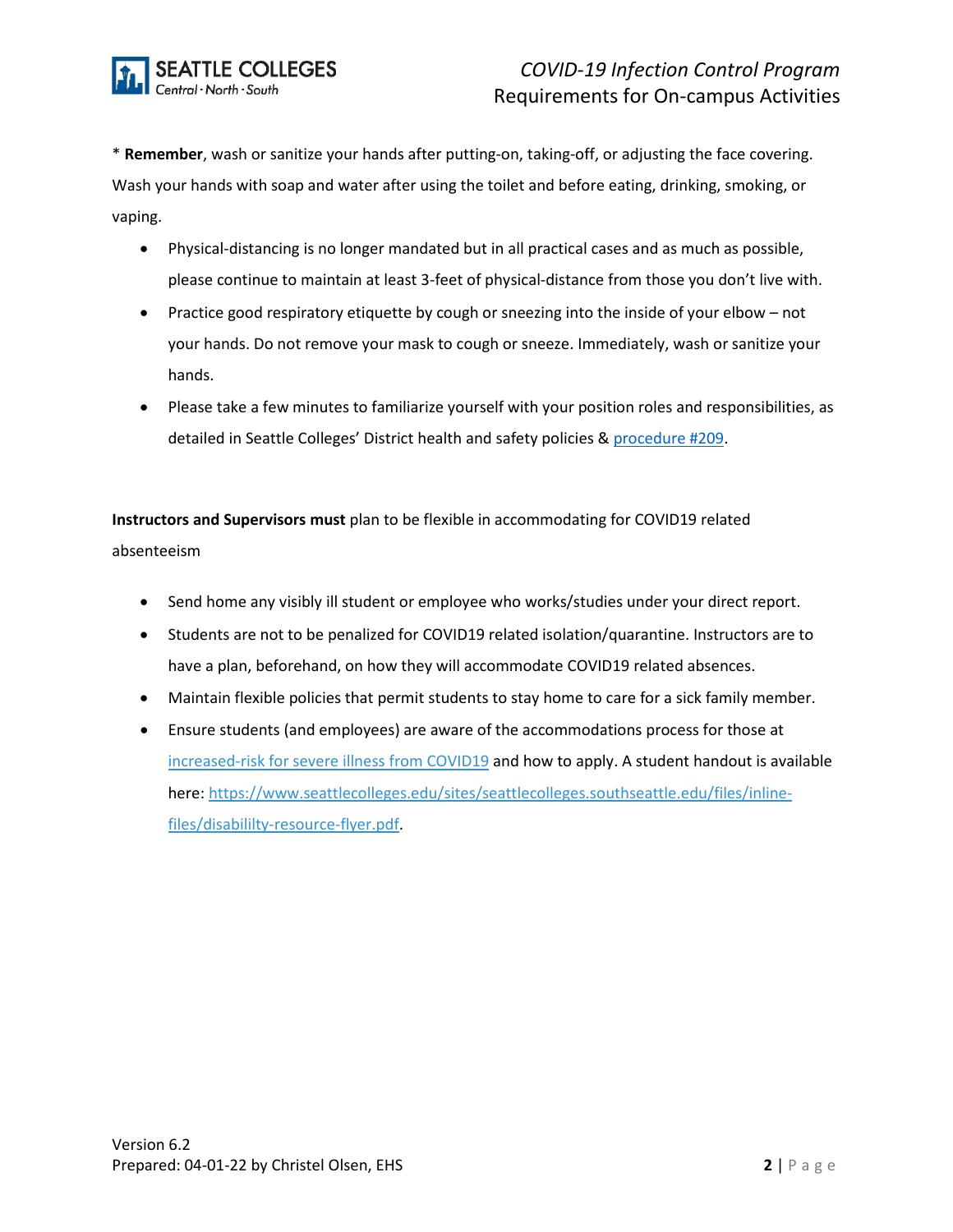

#### **Other important things to note:**

- If someone tells you they have COVID19 or been exposed, direct them to contact [healthandsafety@seattlecolleges.edu.](mailto:healthandsafety@seattlecolleges.edu) **And report** the situation to H&S (not others) so that, if they do not report, contact-tracers can rapidly respond in a confidential and professional manner.
- Faculty, staff, and students are not to be making announcements about someone else's personal health situation (even if the information is volunteered to you). Communications of that kind are managed by trained and authorized officials, only.
- Faculty, staff, and students do not have the right to ask for diagnostic information such as COVID19 test results – especially, if you are in a position of authority.
- If instructors want validation on a COVID19 related absence, they can direct the student to obtain and provide a written declaration from H&S by reporting their situation to [healthandsafety@seattlecolleges.edu.](mailto:healthandsafety@seattlecolleges.edu)

#### **Cleaning & Disinfection**

All campus entrants are encouraged to take part in cleaning up after oneself – to prevent the spread of infection of your germs to other on-campus occupants and visa-versa. This includes:

- Disinfecting the horizontal surfaces and high-touch points within your workspace before & after working in the space.
- Read the label and precautionary statements and follow all instructions and trained disinfection procedure (remember: spray-wipe-spray and wipe-discard-wipe).
- Do not allow student access to college provided chemical disinfectants without direct supervision and instruction on the appropriate procedures.
- Your campus' custodial team works hard to daily clean & disinfect all occupied spaces, according to [district COVID19 hygiene standards.](https://nam04.safelinks.protection.outlook.com/ap/b-59584e83/?url=https%3A%2F%2Fscedu-my.sharepoint.com%2F%3Ab%3A%2Fg%2Fpersonal%2Fchristel_olsen2_seattlecolleges_edu%2FEWfAvArJ_G1PpYjsWvKtAFcBuJ1h3zimcA0LU3eAx0m0-A%3Fe%3DMOqBxb&data=04%7C01%7C%7Ce2b6716879bb4edb74d508d8ffad1280%7C02d8ff38d7114e31a9156cb5cff788df%7C0%7C0%7C637540466091567398%7CUnknown%7CTWFpbGZsb3d8eyJWIjoiMC4wLjAwMDAiLCJQIjoiV2luMzIiLCJBTiI6Ik1haWwiLCJXVCI6Mn0%3D%7C1000&sdata=KznFPoJ3wt95MhCJBsyUFfwLuSg%2Ff4knNsRJK1oyHGM%3D&reserved=0) As you see them throughout the school day, please help us in expressing appreciation and gratitude for these essential workers who have been onsite throughout the entire duration of this pandemic.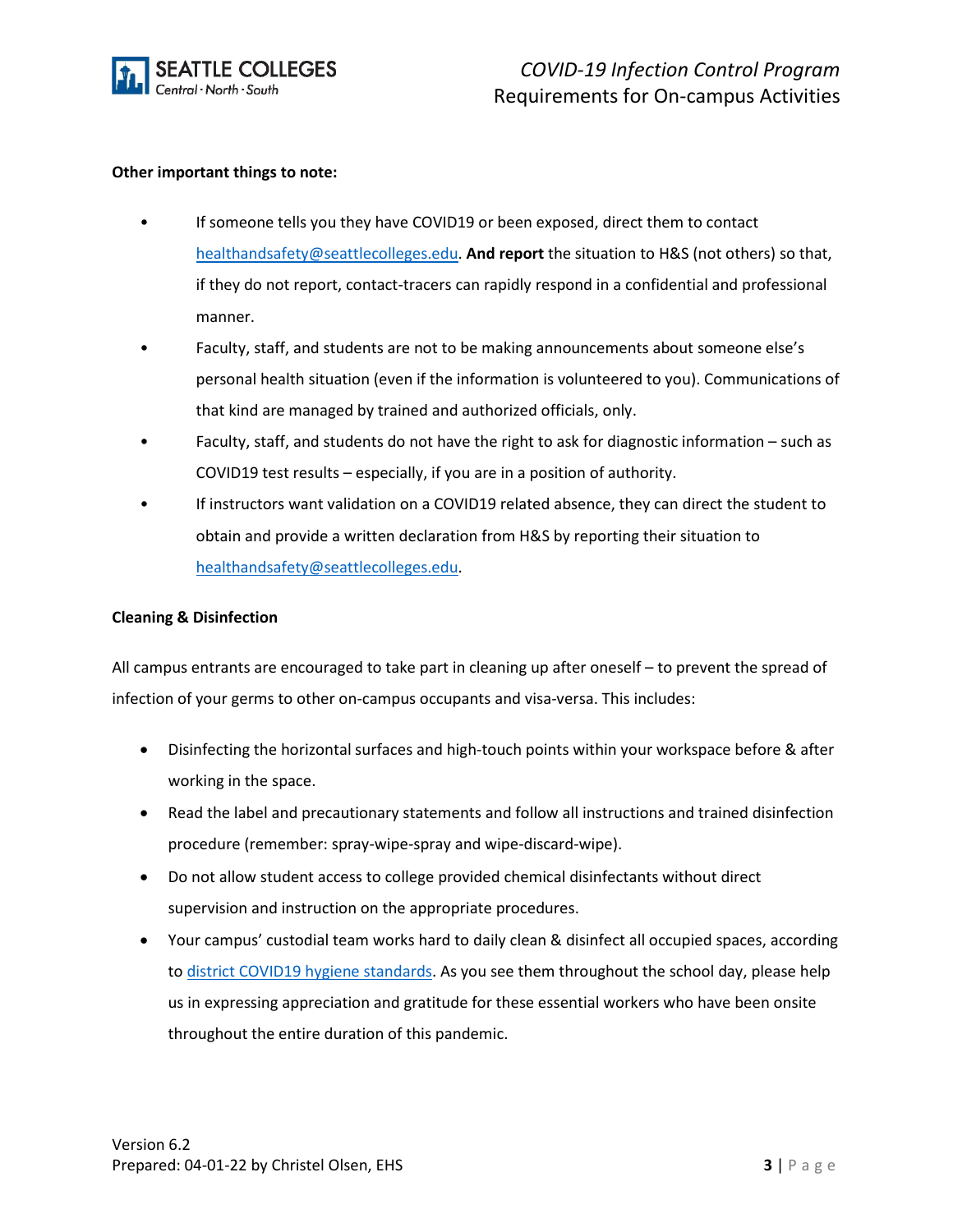

## *COVID-19 Infection Control Program* Requirements for On-campus Activities

# COVID19 Related Isolation & Quarantine Standards for Seattle Colleges

**There are no cases** that an instructor or other college authority or representative is able to grant new exceptions to masking or absenteeism policies for their own division. Here are the procedures for how [to manage mask non-compliance.](https://scedu-my.sharepoint.com/:b:/g/personal/christel_olsen2_seattlecolleges_edu/ET3W-HWIGDZJiqrHwhrKbGcBQDrfKL-bGK4ta4ArczZK7Q?e=G155U9) Below is a summary of various scenarios that a student or employee might have a COVID19 related absence from school and work.

### <span id="page-3-0"></span>COVID19-like Symptoms

People with any of the following symptoms may have COVID-19:

- Fever or chills
- Fatigue

• Headache

- Cough
- Shortness of breath
- Muscle or body aches
- (difficulty breathing)
- New loss of taste or smell
- Sore (or scratchy) throat
- Congestion or runny nose
- Nausea or vomiting
- Diarrhea

People with COVID-19 have had a wide range of symptoms reported – ranging from mild symptoms to severe illness. Symptoms may appear 2-14 days after exposure to the virus. Anyone can have mild to severe symptoms.

#### <span id="page-3-1"></span>Isolation

Isolation to prevent spreading infectious disease, is when a sick person is separated from others for the full-duration of their potentially contagious period. The date that symptoms develop is considered day 0 (zero). The first full day after symptoms develop is **day 1 of isolation**.

**Isolation means** to stay home. Do not come to campus.

- Monitor your symptoms. If you have an [emergency warning signs](https://www.cdc.gov/coronavirus/2019-ncov/symptoms-testing/symptoms.html#emergency-medical-attention) (including trouble breathing), seek emergency medical care immediately.
- Stay in a separate room from other household members, if possible. Do not have visitors.
- Use a separate bathroom, if possible.
- Avoid contact with other members of the household and pets.
- Wear a well-fitting mask when you need to be around other people in the household.
- Don't share personal household items, like cups, towels, and utensils.
- Take steps to improve ventilation at home, if possible.

Learn more abou[t what to do if you are sick](https://www.cdc.gov/coronavirus/2019-ncov/if-you-are-sick/steps-when-sick.html) and how to [notify your contacts.](https://www.cdc.gov/coronavirus/2019-ncov/daily-life-coping/contact-tracing.html) Notify [healthandsafety@seattlecolleges.edu](mailto:healthandsafety@seattlecolleges.edu) for confidential, contact-tracing support.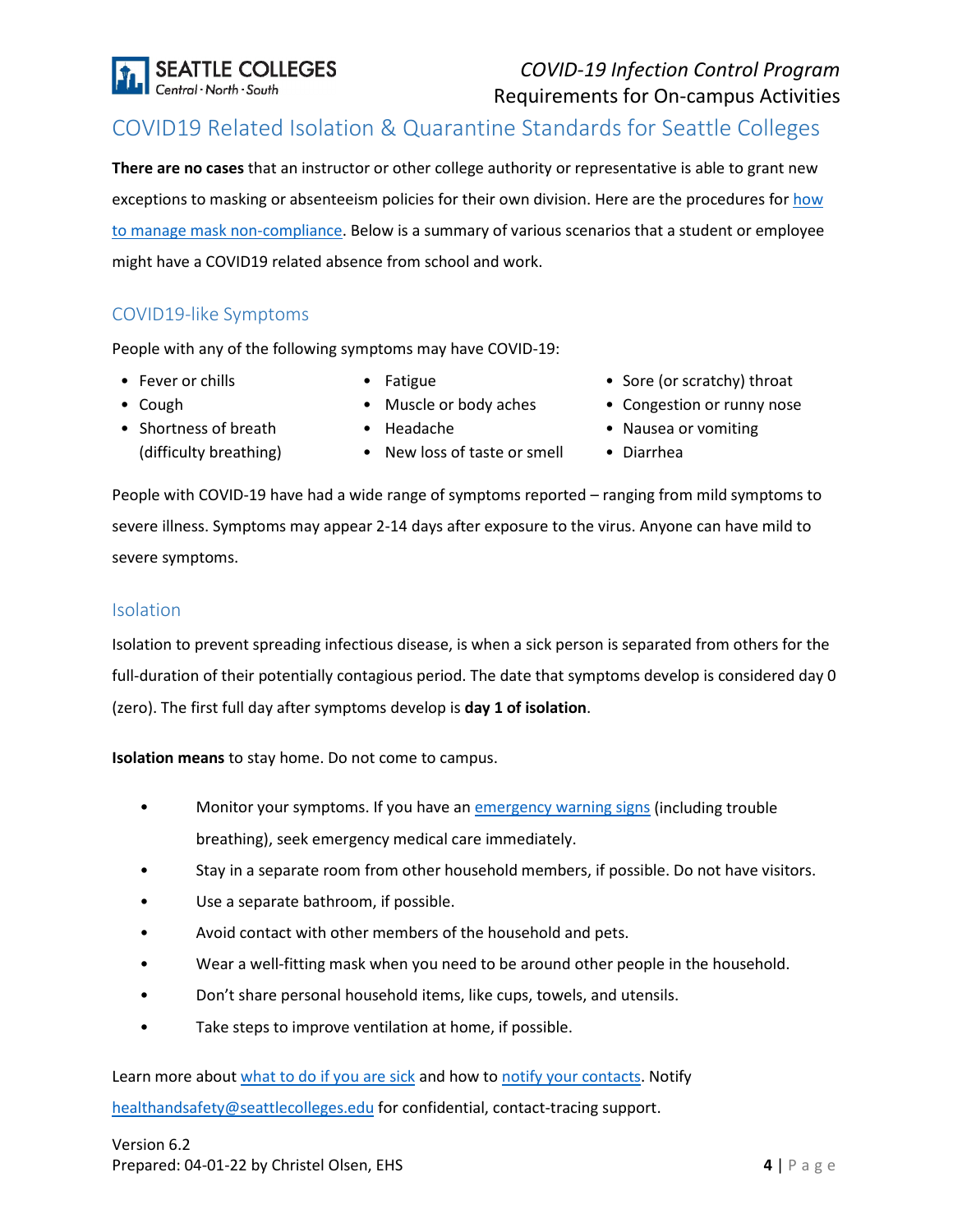

## *COVID-19 Infection Control Program* Requirements for On-campus Activities

### <span id="page-4-2"></span>Quarantine

**Quarantine is** when a health person isolates for the period that they might become contagious due to an exposure event. The date of your exposure is considered day 0. Day 1 is the first full day after your last contact with a person who is infected with COVID19. Stay home and away from other people for the full duration of the prescribed quarantine period. Contact [healthandsafety@seattlecolleges.edu](mailto:healthandsafety@seattlecolleges.edu) for support in evaluating the situation, risk, and date for a safe exit from quarantine.

### <span id="page-4-1"></span>Exposure Events

**An exposure event is** having close-contact with a person confirmed (by a positive test result) to be infected with COVID19 within 48 hours before or while they are experiencing symptoms. People who have close contact to someone with COVID-19 after they completed at least 5 days of isolation are not considered exposed. If the person confirmed to be infected with COVID19 did not experience symptoms, the exposure event would be having close-contact within 48 hours before and/or 5 days after the positive test was sampled. An exposure event does include receiving a text-based notification from Washington State Department of Health (via WA Notify) or contact-tracer notifications.

**Close-contact is** directly touching, being intimate with, or being closer than 6 feet away from a person for a cumulative total of 15 minutes or more over a 24-hour period. For example, three individual 5 minute contacts for a total of 15 minutes is direct-contact.

### <span id="page-4-0"></span>Why get tested?

Seattle Colleges does not practice a test-based strategy for returning to school/work from isolation. Anyone who experiences the COVID19-like symptoms must isolate for the full duration of the isolation period – regardless of test results – especially if you've had an exposure event. Any person experiencing [COVID19-like symptoms](#page-3-0) should get a rapid antigen test, as soon as possible. This is because infected people can be contagious up to 48 hours before they develop symptoms. If you test positive, notify [healthandsafety@seattlecolleges.edu](mailto:healthandsafety@seattlecolleges.edu) that contact-tracers can immediately respond to confidentially notify those who might have been exposed.